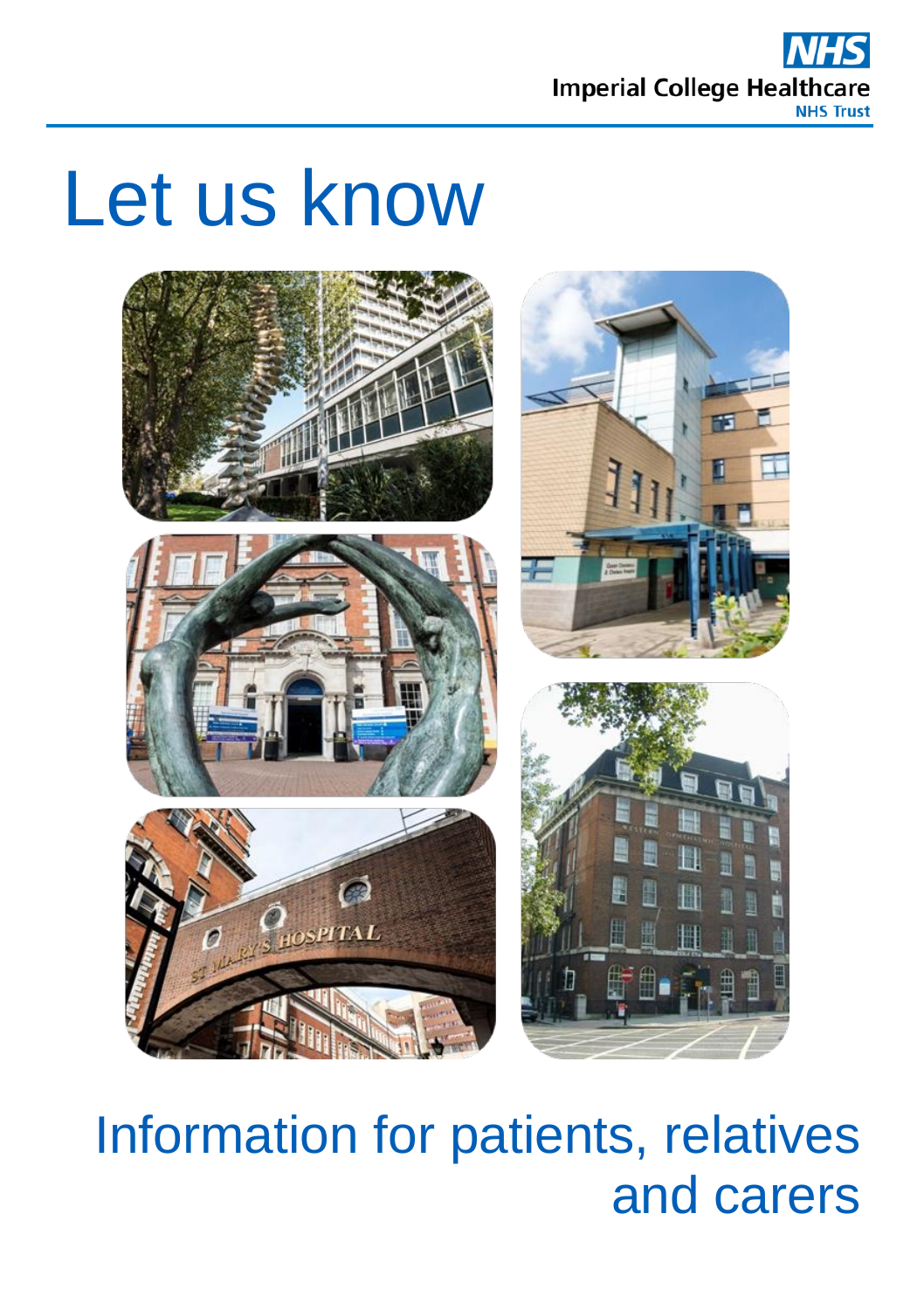#### How to give us feedback

We aim to provide the best care for our patients. However, sometimes things may not go according to plan. If you are not satisfied with the care or treatment you, a relative or friend has received, it is important to tell us so that we can resolve the problem quickly.

Often, the quickest and easiest way to do this or get an answer to any questions you may have is by speaking directly to the staff caring for you. Staff will always act professionally and respond to concerns as they are keen to receive feedback. You might also want to let us know about something that has gone well.

#### Patient advice and liaison service (PALS)

If you do not want to discuss your concerns with the staff or their manager, or if you have tried this and are still unhappy, ask to speak to the patient advice and liaison service (PALS). The PALS team is here for **you** – providing confidential advice, information and support for patients, relatives and carers. The PALS team will:

- **actively listen and respond** to compliments, concerns, suggestions or queries and liaise with staff on your behalf
- **provide information** on NHS services
- **support** you through an anxious time as a patient, relative, friend or visitor
- **monitor** any problems arising and identify any gaps in services
- **feedback** your views to the chief executive and Trust Board
- **help** the organisation learn from patients' experiences and comments
- **offer advice** on the complaints service and provide information on how to seek independent advice if you wish to make a formal complaint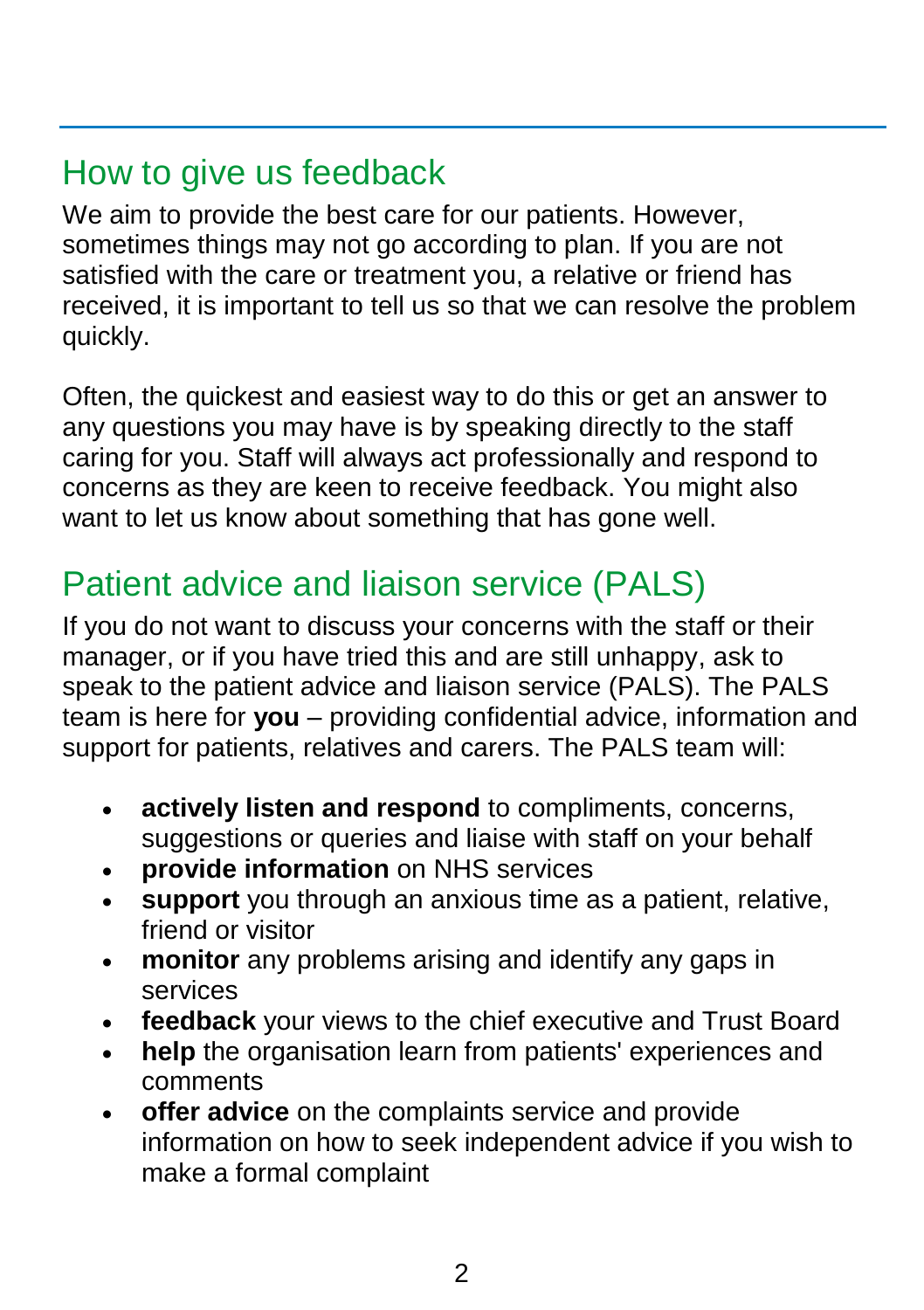| <b>Contact details</b>                                             |                                      |  |  |  |  |  |
|--------------------------------------------------------------------|--------------------------------------|--|--|--|--|--|
| PALS telephone                                                     | St Mary's and Western Eye hospitals  |  |  |  |  |  |
| numbers:                                                           | 020 3312 7777                        |  |  |  |  |  |
|                                                                    | Charing Cross, Hammersmith and Queen |  |  |  |  |  |
|                                                                    | Charlotte's & Chelsea hospitals      |  |  |  |  |  |
|                                                                    | 020 3313 0088                        |  |  |  |  |  |
| Email:                                                             | imperial.pals@nhs.net                |  |  |  |  |  |
| Opening hours:                                                     | Monday to Friday, 09.00 to 17.00     |  |  |  |  |  |
| At busy times, evenings and weekends, your call may be transferred |                                      |  |  |  |  |  |
| to an answer phone. Please leave a message with your name and      |                                      |  |  |  |  |  |
| number and someone will be in touch as soon as possible.           |                                      |  |  |  |  |  |

#### Formally raising your concerns

If you feel that your concerns have not been resolved informally, you can put them in writing or call the complaints department (see page 4). Any concerns you raise will not be recorded in your notes and will not affect your care in any way.

Please provide us with as much relevant information as you can about your concerns and include your name and address, your NHS number if you know it and your date of birth so that we can locate your health records. If you wish to obtain a copy of your health records, we can assist you with this. If you are contacting us on behalf of a relative or friend, we will probably need to obtain their consent to carry out an investigation into the concerns raised.

As part of our investigation, we may need to interview staff, as well as review your health records. Under the NHS complaints procedure you should ensure that you raise your concerns within 12 months of your treatment (although we will try to look at older concerns if there were good reasons why you could not complain within this time).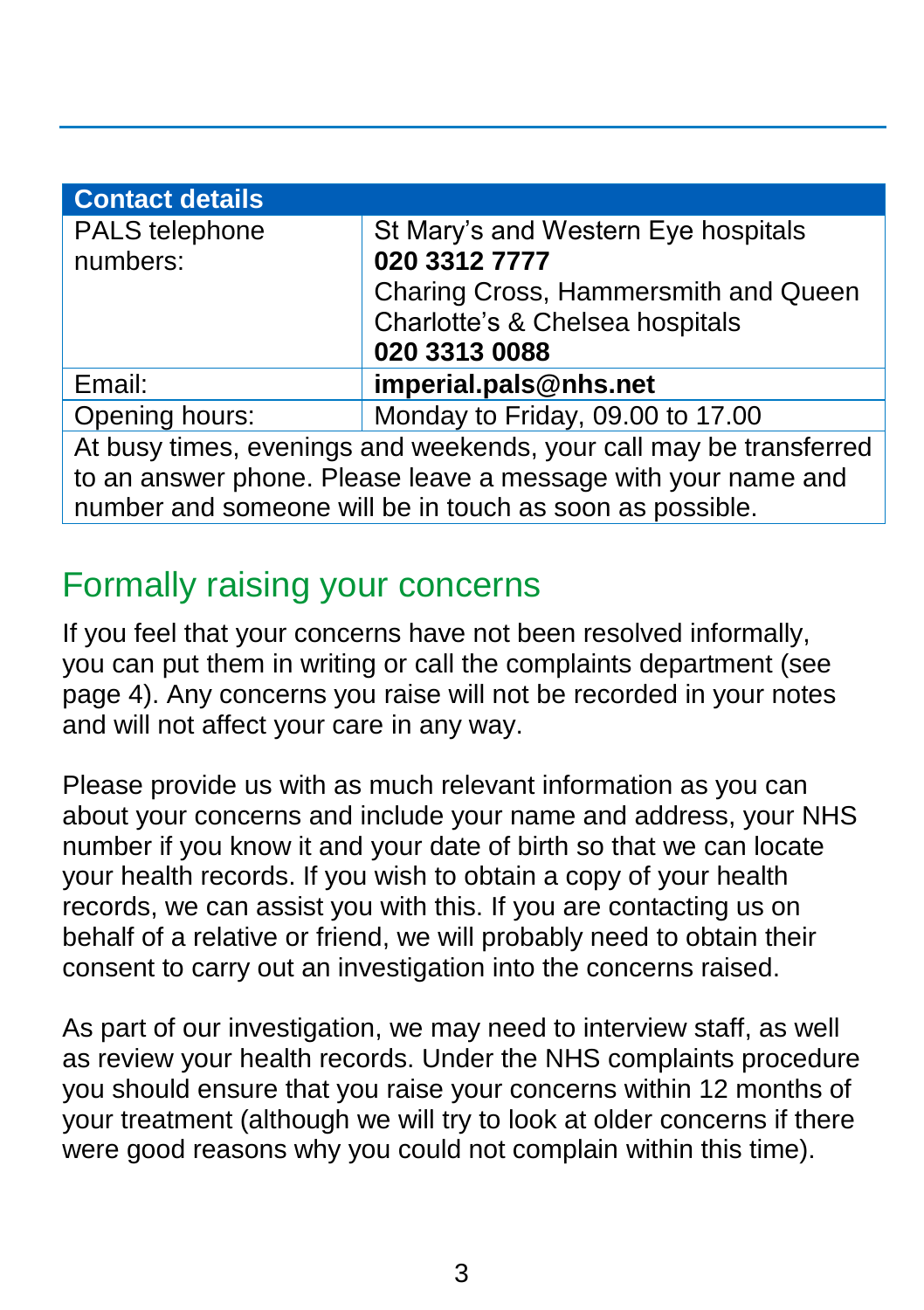We will acknowledge your concerns within three working days and an investigator will contact you and agree the best way to resolve your complaint as well as a timescale for this. We will be open with you about any failings we identify in the care provided to you and discuss the action that will be taken to ensure that lessons are learnt.

| <b>Contact details (for all Imperial College Healthcare NHS Trust</b><br>sites) |                            |  |  |  |  |  |
|---------------------------------------------------------------------------------|----------------------------|--|--|--|--|--|
| Address:                                                                        | Complaints department      |  |  |  |  |  |
|                                                                                 | Fourth floor, Salton House |  |  |  |  |  |
|                                                                                 | St Mary's Hospital         |  |  |  |  |  |
|                                                                                 | <b>Praed Street</b>        |  |  |  |  |  |
|                                                                                 | London W2 1NY              |  |  |  |  |  |
| Telephone:                                                                      | 020 3312 1337 / 1349       |  |  |  |  |  |
| Email:                                                                          | ICHC-tr.Complaints@nhs.net |  |  |  |  |  |
| Please visit our website at www.imperial.nhs.uk > patients and                  |                            |  |  |  |  |  |
| visitors > feedback compliments and complaints for more                         |                            |  |  |  |  |  |
| information and a web feedback form.                                            |                            |  |  |  |  |  |

#### NHS Complaints Advocacy

If you would like support with your complaint, please contact the London Independent Health Complaints Advocacy Service (IHCAS) whose details are below.

| <b>Contact details</b>                             |                                                                                       |  |  |  |  |
|----------------------------------------------------|---------------------------------------------------------------------------------------|--|--|--|--|
| Telephone:                                         | 020 3553 5960 or text the word 'pohwer'<br>and then your name and number to<br>81025. |  |  |  |  |
| Email:                                             | LondonIHCAS@pohwer.net                                                                |  |  |  |  |
| For more information, please visit: www.pohwer.net |                                                                                       |  |  |  |  |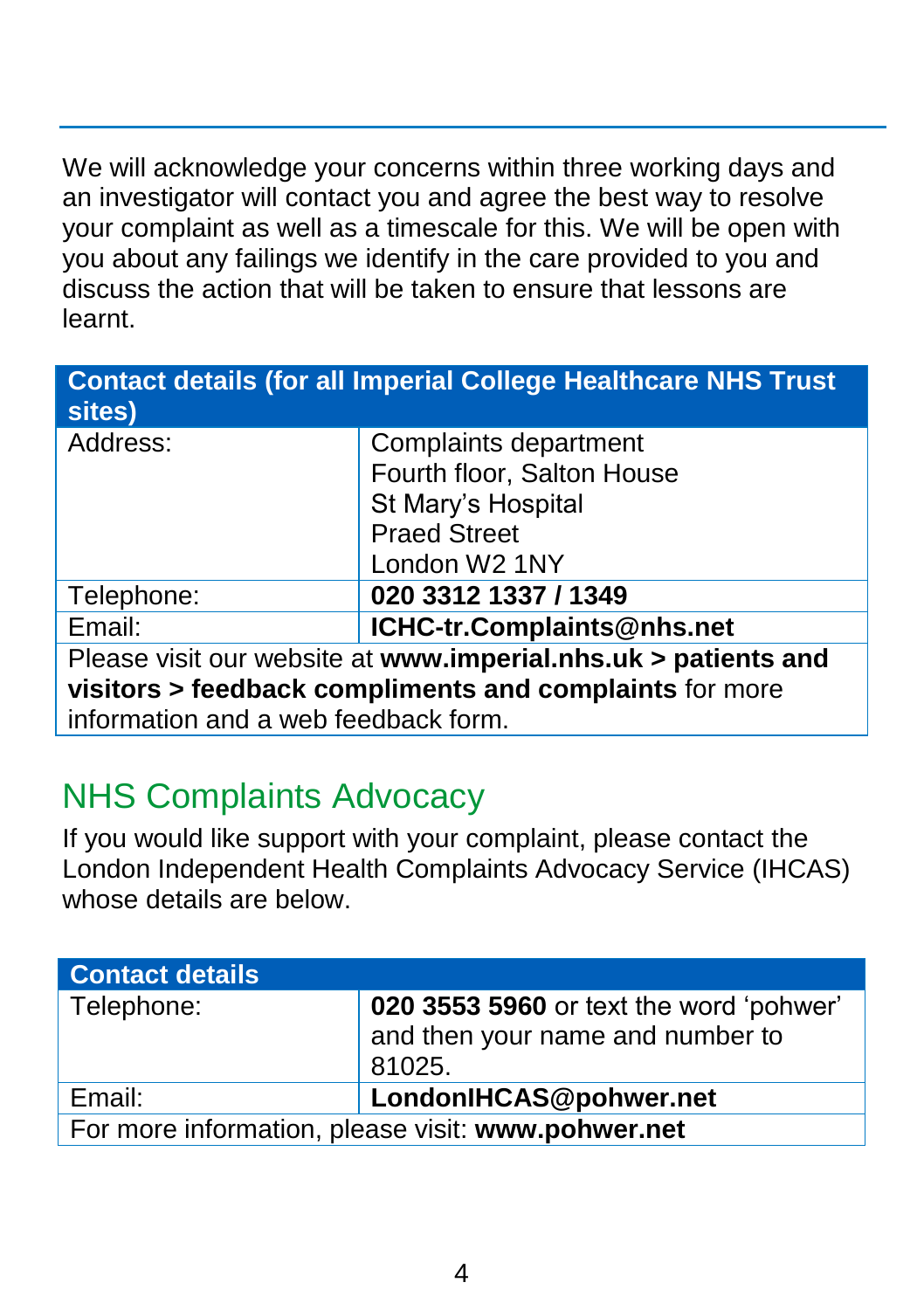### Action against Medical Accidents (AvMA)

The NHS Complaints Regulations do not cover awards for financial compensation. If you wish to seek legal advice, please contact the charity AvMA, who can signpost you to a solicitor.

| <b>Contact details</b>                             |                                  |  |  |  |  |  |
|----------------------------------------------------|----------------------------------|--|--|--|--|--|
| Helpline:                                          | 084 5123 2352 (Monday to Friday, |  |  |  |  |  |
|                                                    | $10.00$ to 17.00)                |  |  |  |  |  |
| For more information, please visit www.avma.org.uk |                                  |  |  |  |  |  |

#### Parliamentary and Health Service Ombudsman (PHSO)

If you remain dissatisfied following the Trust's complaints process, you can write to the PHSO to request an independent review of your case.

The PHSO will normally only review your complaint after you have been through the Trust's full complaints process.

| <b>Contact details</b>                                  |                                         |  |  |  |  |
|---------------------------------------------------------|-----------------------------------------|--|--|--|--|
| Address:                                                | <b>Parliamentary and Health Service</b> |  |  |  |  |
|                                                         | Ombudsman                               |  |  |  |  |
|                                                         | Millbank Tower, Millbank                |  |  |  |  |
|                                                         | London SW1P 4QP                         |  |  |  |  |
| Complaints                                              | 034 5015 4033 (Monday to Friday,        |  |  |  |  |
| Helpline:                                               | 08.30 to 17.30)                         |  |  |  |  |
| Email:                                                  | phso.enquiries@ombudsman.org.uk         |  |  |  |  |
| For more information, please visit www.ombudsman.org.uk |                                         |  |  |  |  |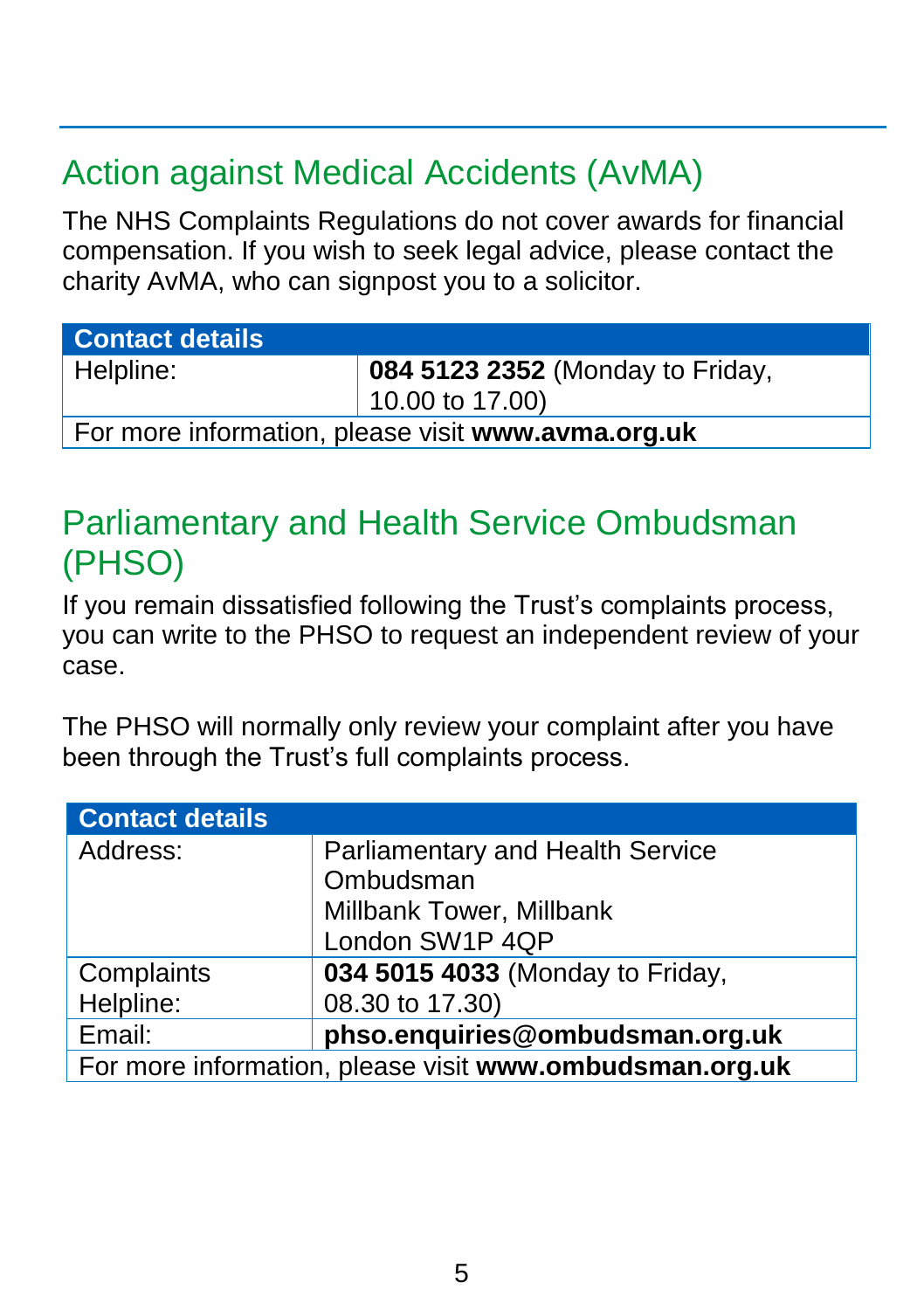#### Alternative formats

This leaflet can be provided on request in large print, as a sound recording, in Braille or easy read, or in alternative languages. Please email the communications team: **[imperial.patient.information@nhs.net](mailto:imperial.patient.information@nhs.net)**

#### Wi-fi

We have a free wi-fi service for basic filtered browsing and a premium wi-fi service (requiring payment) at each of our five hospitals. Look for WiFiSPARK\_FREE or WiFiSPARK\_PREMIUM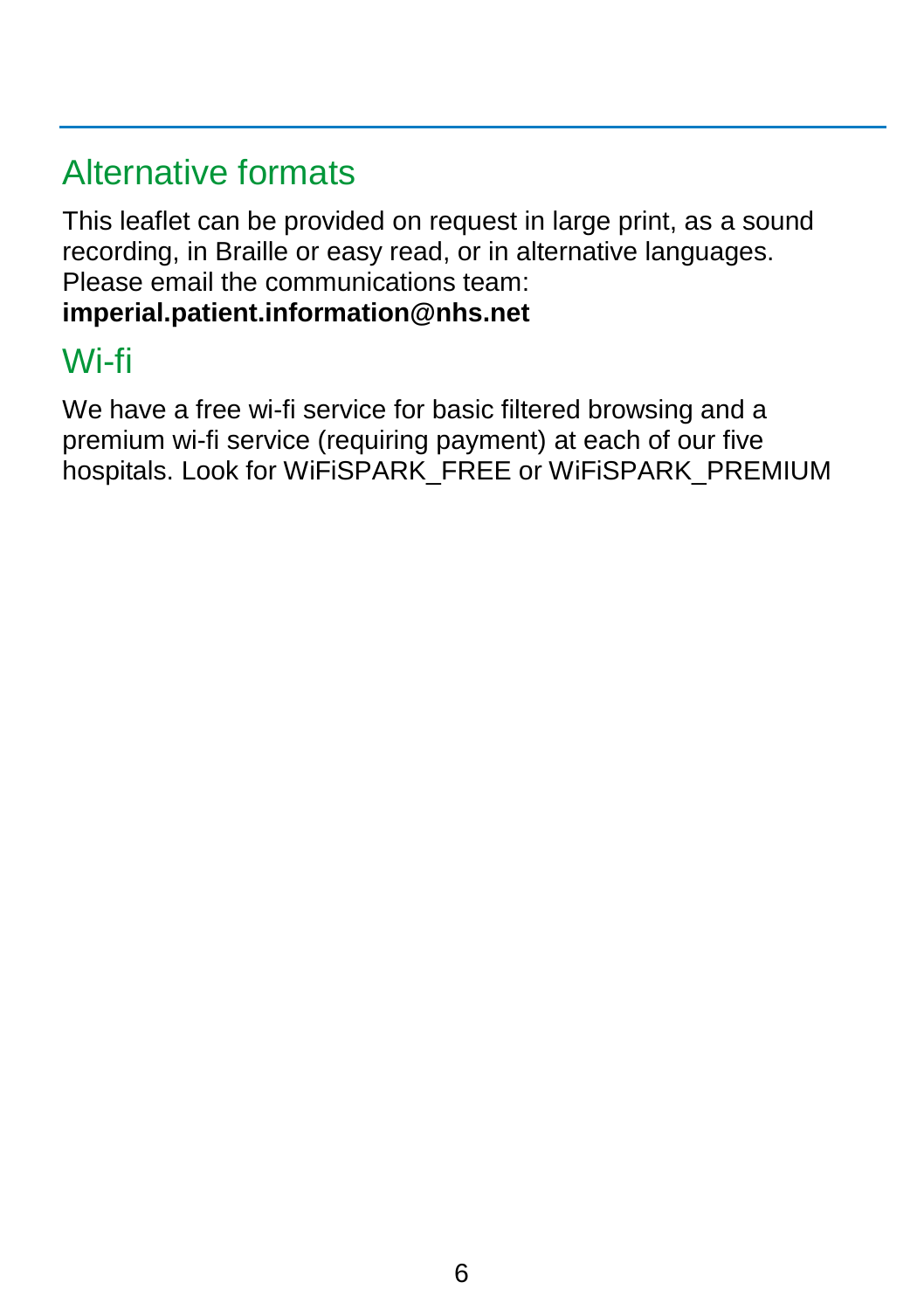#### **Notes**